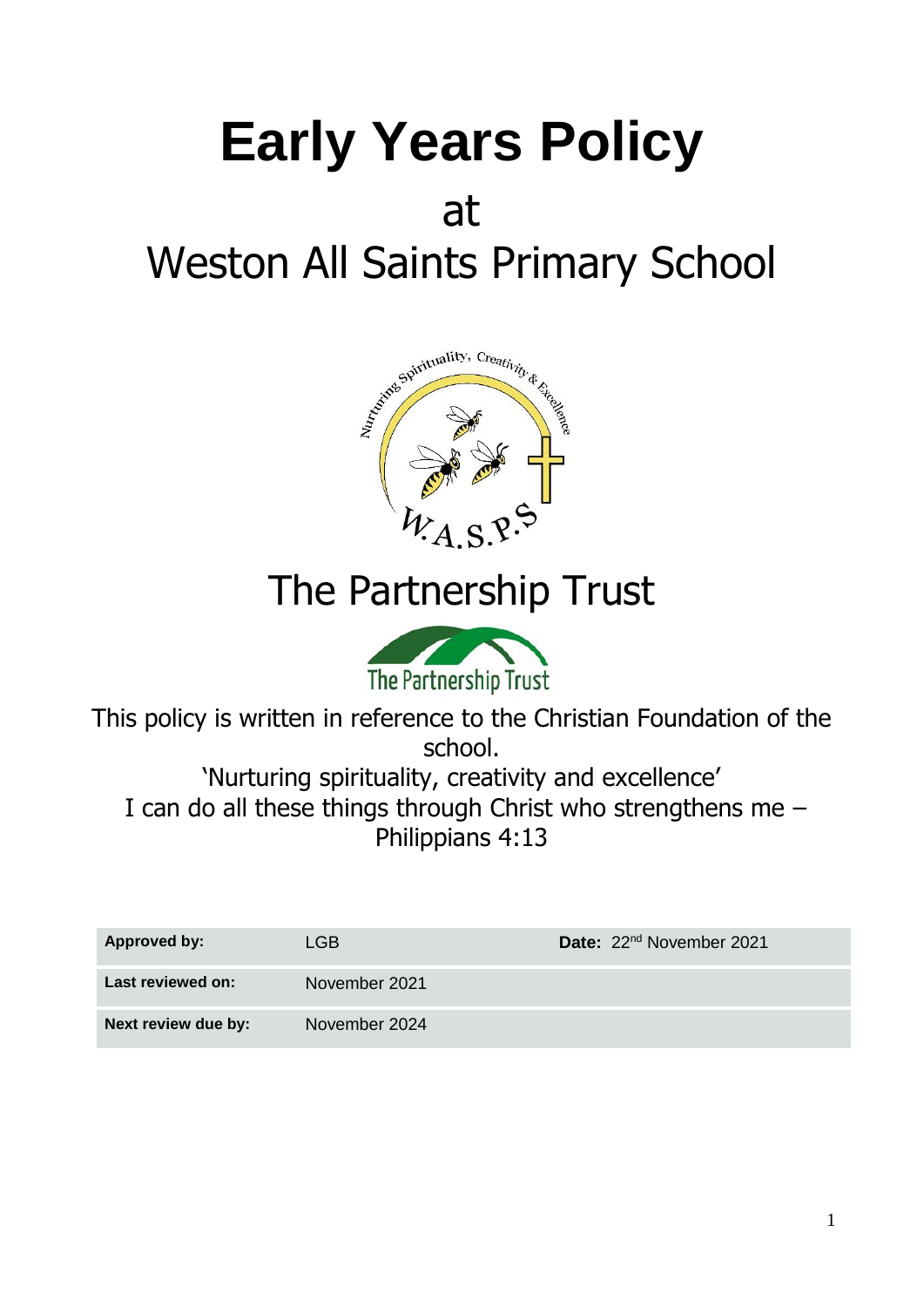- 1. Introduction
- 2. Aims and Objectives
- 3. Legislation
- 4. Scope
- 5. Status
- 6. Principles
- 7. Curriculum
- 8. Play
- 9. Assessment
- 10. Partnerships with Parents
- 11. Inclusion
- 12. Induction and Transition
- 13. Transition from Early Years to Year 1
- 14. Safeguarding and Welfare
- 15. Staffing
- 16. Health and Safety
- 17. Links with other Policies

#### **1. Introduction**

This document is a statement of the aims, principles and strategies for the provision of Early Years at Weston All Saints C of E Primary School (W.A.S.P.S).

'*When we give every child the best start in their early years, we give them what they need today. We also set them up with every chance of success tomorrow.'* Development Matters July 2021

Early childhood is the foundation on which children build the rest of their lives. At WASPS we greatly value the importance that the Early Years Foundation Stage (EYFS) plays in laying secure foundations for future learning and development. However, we also believe that early childhood is valid in itself as part of life. It is important to view the EYFS as preparation for life and not simply preparation for the next stage of education.

#### **2. Aims and objectives**

This policy aims to ensure:

- That children access a broad and balanced curriculum that gives them the broad range of knowledge and skills needed for good progress through school and life
- Quality and consistency in teaching and learning so that every child makes good progress and no child gets left behind
- Every child is included and supported through equality of opportunity and anti-discriminatory practice
- Close partnership working between practitioners and with parents and carers
- A safe, secure and caring environment is created in which children become independent active learners.

# **3. Legislation**

This policy is based on requirements set out in the statutory framework for the **Early Years Foundation** [Stage \(EYFS\) that applies from September 2021](https://assets.publishing.service.gov.uk/government/uploads/system/uploads/attachment_data/file/974907/EYFS_framework_-_March_2021.pdf)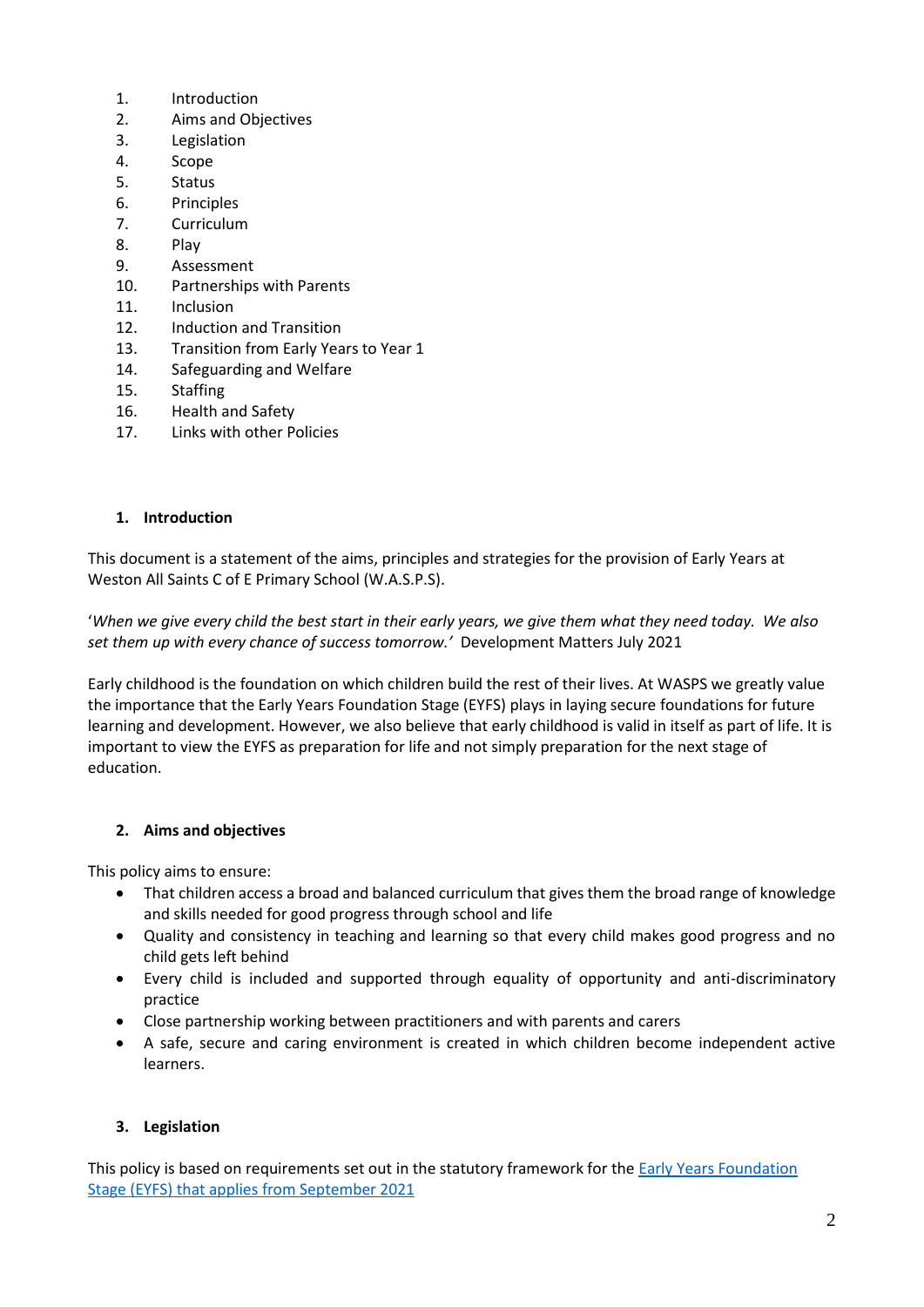This document also complies with our funding agreement and articles of association.

#### **4. Scope**

Whilst every attempt has been made to cover a wide range of situations, it is recognised that this policy cannot cover all eventualities. There may be times when professional judgements are made in situations not covered by this document, or which directly contravene the standards outlined in this document. It is expected that in these circumstances staff in schools will always advise their headteachers of the justification for any such action already taken or proposed. Headteachers will in turn seek advice from the Schools' HR Provider where appropriate.

This policy applies to all adults who work in the school. This includes teachers, support staff, supply staff, governors, trainee teachers, contractors and volunteers.

It should be followed by any adult whose work brings them into contact with pupils. References to adults should be taken to apply to all the above groups of people in schools. Reference to pupils means all pupils at the school (including those over the age of 18).

This policy should not be used to address issues where other policies and procedures exist to deal with them. For example, any alleged misconduct which falls within the scope of the management of allegations policy requires the school to comply with additional child protection requirements as set out in that policy.

#### **5. Status**

This document sits alongside the relevant school's safeguarding policies and codes of conduct. The Local Safeguarding Children's Board and The Partnership Trust support the use of Guidance for Safer Working Practice for those working with pupils in education settings.

#### **6. Principles**

Adults who work with pupils are responsible for their own actions and behaviour and should avoid any conduct which would lead any reasonable person to question their motivation and intentions. Adults in schools should work, and be seen to work, in an open and transparent way. Adults in schools should continually monitor and review their practice in terms of working with young children and ensure they follow the guidance contained in this document.

#### **7. Curriculum**

Our Early Years team follow the curriculum as outlined in the latest version of the EYFS statutory framework that applies from September 2021. The EYFS is based upon 4 overarching principles.

**A Unique Child** ~ We recognise that every child is a competent learner who can be resilient, capable, confident and self-assured. We recognise that children develop in individual ways and at varying rates. Children's attitudes and dispositions to learning are influenced by feedback from others and we use praise and encouragement as well as celebration and rewards to encourage children to develop a positive attitude to learning.

**Positive Relationships** ~ We recognise that children learn to be strong and independent from secure relationships and our aim is to develop caring, respectful and professional relationships with the children and their families. We endeavour to ensure that both children and parents feel secure and communication between home and school is strong.

**Learning and Development** ~ Through observations we assess the children's interests, stages of development as well as their learning needs before planning challenging and achievable activities and experiences to extend their learning.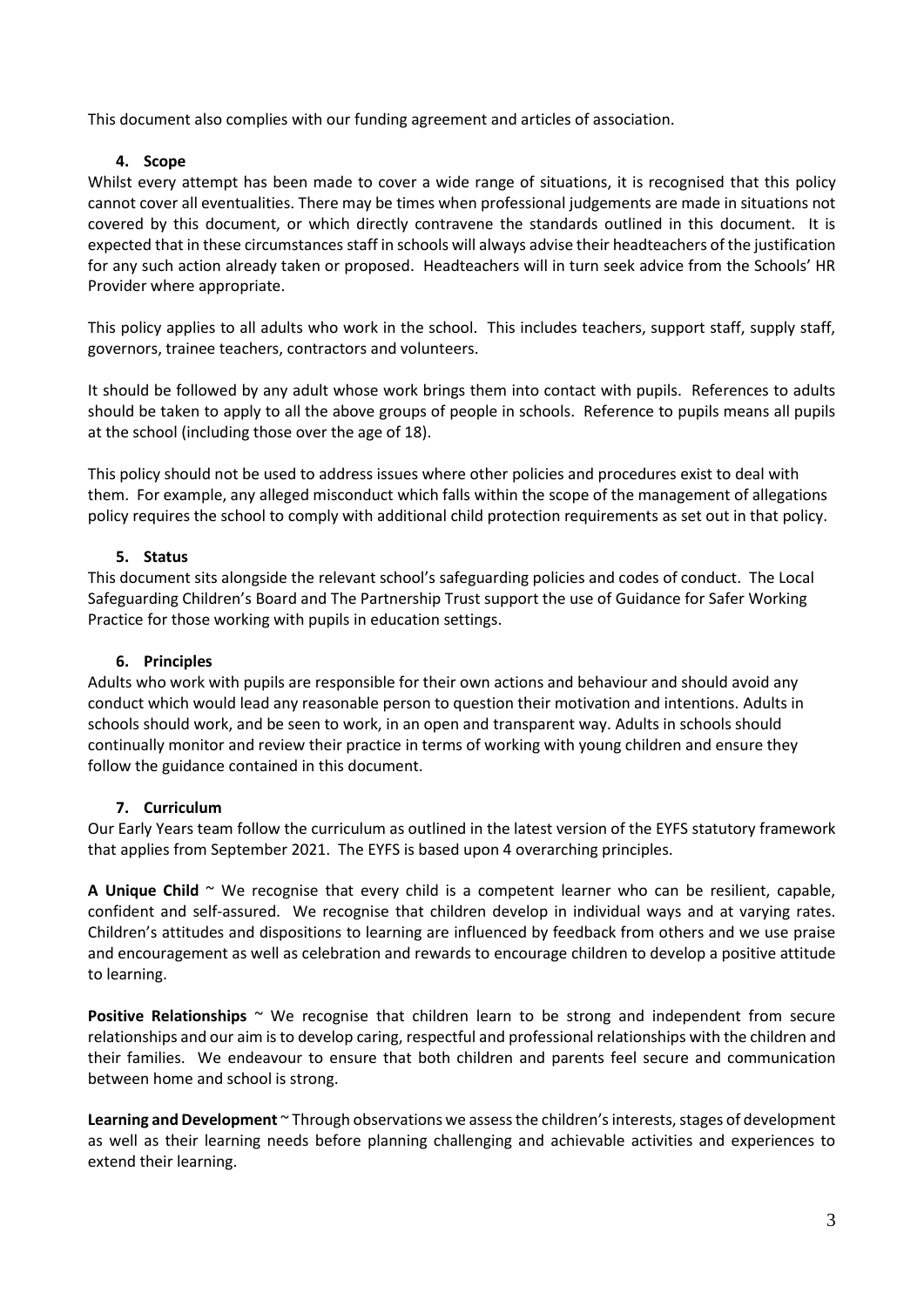**Enabling Environments** ~ We recognise that the environment plays a key role in supporting and extending children's development. Our Foundation Stage has three large classrooms and a large outdoor area which is shared. There are areas where children can be active as well as spaces for quiet, reflection time. Children are able to locate equipment and resources independently and safely.

The framework includes 7 areas of learning and development that are equally important and are interconnected. However, 3 areas are known as the prime areas and are seen as particularly important for igniting curiosity and enthusiasm for learning, for building capacity to learn and for forming and sustaining relationships.

The prime areas are strengthened and applied through 4 specific areas.

| <b>Prime Areas of Learning</b> |                                               |  |                             |  |                               |  |  |
|--------------------------------|-----------------------------------------------|--|-----------------------------|--|-------------------------------|--|--|
|                                | Personal, Social and Emotional<br>Development |  | <b>Physical Development</b> |  | Communication and<br>Language |  |  |
|                                | Self-regulation                               |  | Gross motor skills          |  | Listening, Attention and      |  |  |
|                                | Managing self                                 |  | Fine motor skills           |  | Understanding                 |  |  |
|                                | <b>Building relationships</b>                 |  |                             |  | Speaking                      |  |  |

| <b>Specific Areas of Learning</b>        |                                        |                                                                                 |                                                                   |  |  |  |  |  |  |
|------------------------------------------|----------------------------------------|---------------------------------------------------------------------------------|-------------------------------------------------------------------|--|--|--|--|--|--|
| Literacy                                 | <b>Mathematics</b>                     | Understanding the<br>World                                                      | <b>Expressive Arts and</b><br>Design                              |  |  |  |  |  |  |
| Comprehension<br>Word reading<br>Writing | Number<br><b>Numerical</b><br>Patterns | Past and Present<br>People Culture and<br>٠<br>Communities<br>The Natural World | Creating with<br>materials<br>Being Imaginative<br>and Expressive |  |  |  |  |  |  |

At WASPS, all areas of learning are delivered through a well-planned play-based curriculum with a balance of adult-led and child-initiated activities. Throughout the Foundation Stage our planning ensures that each child has the opportunity to develop their knowledge, skills and understanding in every area at the appropriate developmental level. Our long-term planning ensures coverage so that all children have opportunities to work towards and achieve the Early Learning Goals (ELGs) that define the expectations for most children to reach by the end of the EYFS. We follow a termly topic-based approach which allows flexibility to ensure that both children's needs and their interests are considered.

Teachers plan activities with the characteristics of effective teaching and learning in mind. These characteristics highlight the importance of a child's attitude towardslearning and their ability to play, explore and think critically about the world around them. The 3 characteristics are;

- **Playing and Exploring** ~ children investigate and experience things, and 'have a go'
- Active Learning ~ children concentrate, keep on trying if they encounter difficulties and enjoy their achievements
- **Creating and Thinking Critically** ~ Children have and develop their own ideas, make links between ideas and develop strategies for doing things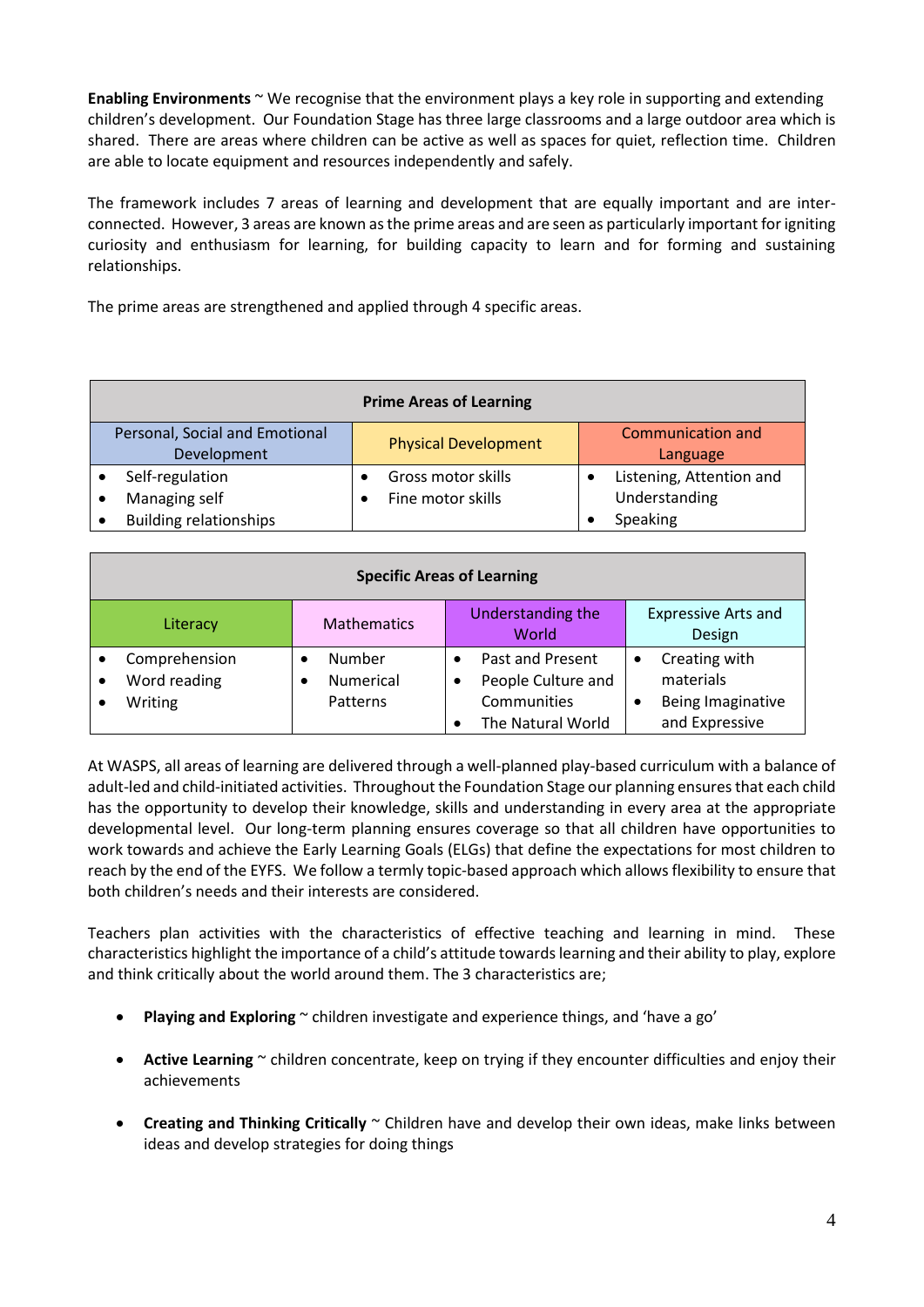Children are provided with a range of rich, meaningful first-hand experiences in which they can explore, think creatively and be active. We aim to develop and foster positive attitudes towards learning, confidence, strong communication skills and promote physical development.

#### **8. Play**

Learning through play underpins our approach to teaching and learning in the Foundation Stage. We embrace the fact that young children learn best from activities and experiences that interest and inspire them to learn. In doing so, we can provide children with stimulating, active play experiences in which they can explore and develop their learning and to help them make sense of the world. Children have opportunities through their play to think creatively alongside other children as well as on their own. They are able to practise skills, build upon and revisit prior learning and experiences at their own level and pace. Play gives our children the opportunity to pursue their own interests, inspire those around them and consolidate their understanding and skills. The children learn to adapt, negotiate, communicate, discuss, investigate and ask questions. Our adults take an active role in child-initiated play through observing, modelling, facilitating, teaching and extending play, skills and language.

# **9. Assessment**

Assessment plays an important role in helping the school to recognise children's progress, plan appropriate activities and assess the need for additional support. During the first term of Reception, assessments are made for each child using a national baseline screener. This enables patterns of attainment within the cohort to be identified, in order to adjust the teaching program for individual pupils and groups of children. As part of our daily practice, we observe and assess children's development and learning to inform our future plans. We record our observations in a variety of ways, including what the child has said and done and also by using photographic evidence. Significant observations of children's achievements are collected and collated using Curriculum Maestro which is our online curriculum, assessment and planning tool. Should there be a concern regarding a child's progress, class teachers discuss this with the child's parents. A strategy of support will be agreed and consideration will be taken as to whether the child may have a special education need or disability which requires further investigation or intervention from a specialist.

At the end of the year, teachers use the exemplification documents and their knowledge of the child to make an assessment in accordance with the Early Learning Goals (ELGs) as to whether the child is working at the expected level or emerging (not yet meeting the expected level).

Information is stored in line with GDPR and the school's Data Protection Policy.

#### **10. Partnerships with Parents**

We strive to create and maintain close working partnerships with parents and carers as we recognise that together we can have a significant impact on a child's learning. We welcome and actively encourage parents to participate confidently in their child's education and promote parental support and engagement in numerous ways.

These ways include but are not exclusive to:

- The school website  $\sim$  This aims to share much information with parents, including statutory information
- Email ~ Parents are welcome to email the school office with any questions
- Telephone calls  $\sim$  Phone calls to parents may be made on occasion by staff
- Face-to face communication when children are dropped off in the morning and collected at the end of the day
- Dojo ~ This is used to share information about the daily life of the class/school and is also a quick way of communication between families and the class teacher (temporarily suspended, Jan 2022)
- Regular parents' meetings throughout the year
- Parentpay ~ Email and text alerts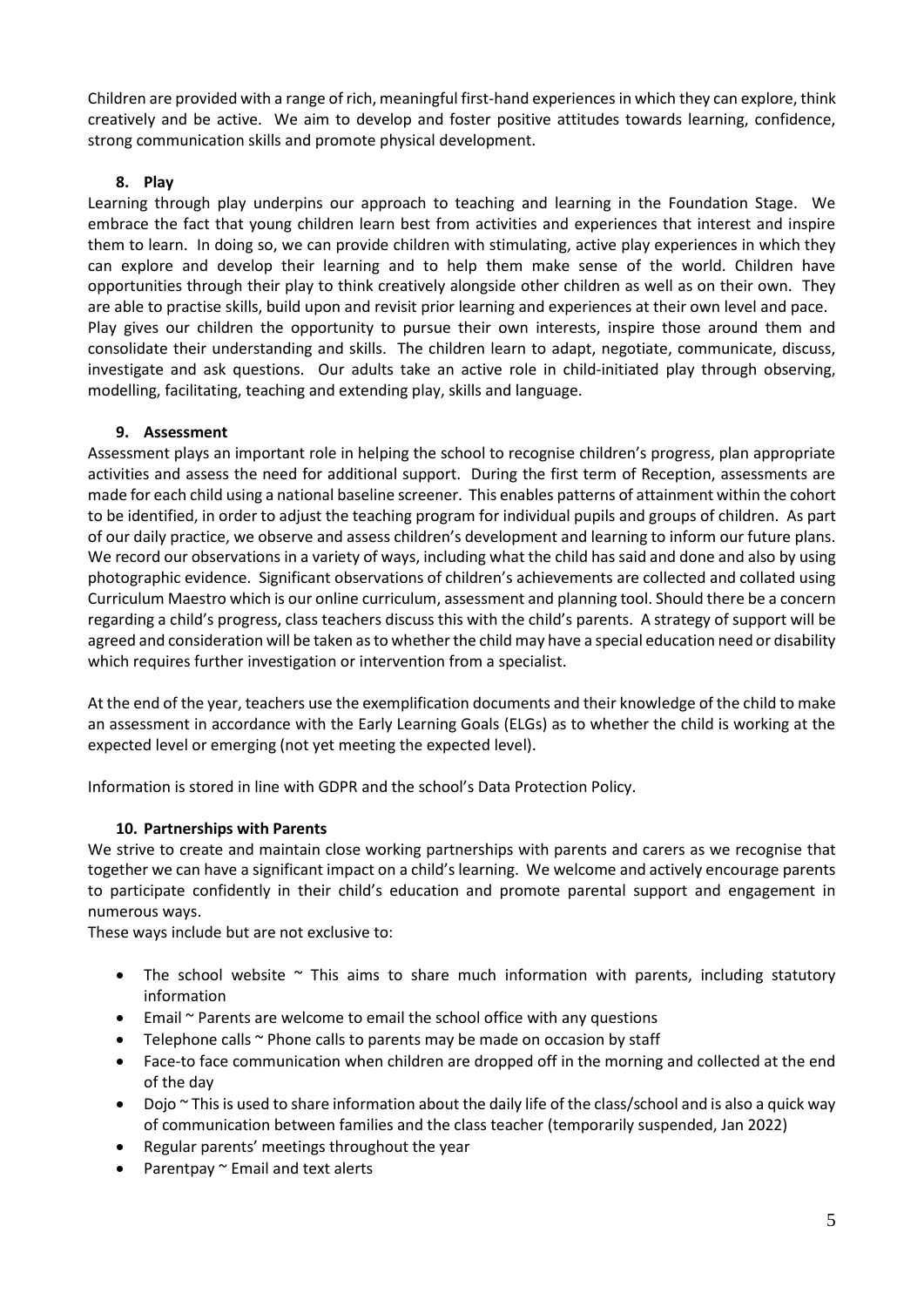Parents are very much encouraged to approach staff should they ever have any queries or concerns.

#### **11. Inclusion**

Our whole school ethos, as well as that of the Foundation Stage, embraces inclusion. We recognise and respect the abilities and strengths of our children at all levels of development and the wealth of knowledge and experience that they bring from their differing backgrounds and cultures.

We strive to give our children every opportunity to achieve their best. We do this by taking account of our children's range of life experiences when planning for their learning and we set realistic and challenging expectations that meet the needs of individual children, so that they are able to reach their full potential.

We achieve this by planning carefully to meet the needs of all our children and providing a safe and supportive learning environment in which the contribution of all children is valued and resources reflect diversity and are free from discrimination and stereotyping.

As a staff team, we regularly reflect on how we provide a curriculum which supports

- Pupils identified as having a special educational need
- More able pupils
- Children from all social and cultural backgrounds
- Children of different ethnic groups and those from diverse linguistic backgrounds
- Different genders
- Pupils identified as the least advantaged pupils

#### **12. Induction and Transition**

Transition is planned carefully to ensure that it is as smooth as possible for each child and enables them to settle into WASPS quickly and happily. Prior to children starting school, the EYFS lead contacts pre-school providers, child minders and nursery settings to discuss the needs of individual children. Written information from these settings is sent to the school. During the summer term prior to a child starting school, WASPS staff visit settings to meet children and talk to keyworkers about concerns and pupil interests.

Parents are invited to attend an induction meeting in the summer term before their child starts school. This is an opportunity for parents to:

- Meet Key Staff
- Learn about the EYFS curriculum and the school day
- Complete necessary paperwork
- Purchase uniform
- Understand the process of school absence
- Complete forms regarding Free School Meals and milk
- Meet other parents

Prior to starting school, parents complete an information pack in order to share with school staff information regarding the child's home environment, likes, dislikes, strengths and areas where support may be needed. Children also receive a transition card with pictures of the setting and photographs of staff. This is emailed to pre-school for keyworkers to share and is accessible online for parents and carers to share at home.

Towards the end of the summer term, children and parents are invited to a stay and play session followed by a story time hosted (where possible) by the EYFS teacher and staff within the setting. Parents are invited to stay for the session to meet the teachers and other parents.

Our induction program generally follows the guidelines below: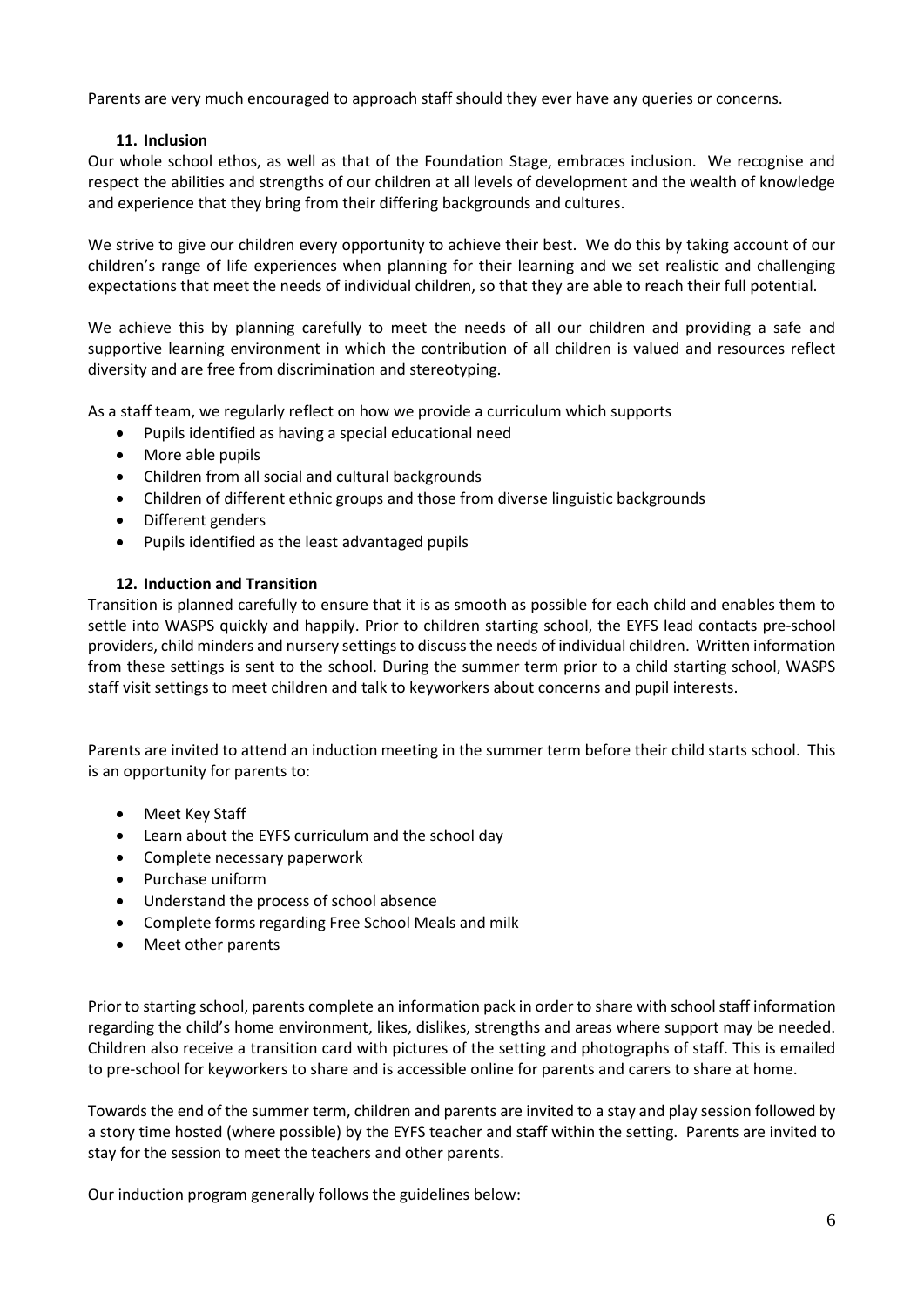Week 1

• Children attend school from 8.50am until 12pm **or** from 1pm to 3.20pm. The class is split into two groups and children are allocated sessions to attend.

# Week 2

• Children attend school from 8.50am until 12pm **or** from 1pm to 3.20pm.

### Week 3

• Children attend school from 8.50am until 1pm. They have lunch at school. Some children begin to stay for the afternoon.

#### Week 4

• Children attend school full time. Some children will continue to attend on a part time basis but this will have been discussed in advance with the Headteacher, Early Years leader and class teacher.

For children identified as having additional needs, during the summer term before school entry, a meeting is held between school, parents and relevant agencies. A School Entry Plan (SEP) is agreed which enables the starting school timetable to be adjusted to meet the needs of the pupil as well as other children within the setting.

# **13. Transition from Early Years to Year 1**

During the summer term all children across the school will experience Shunt morning; a morning with their new teacher to support the transition from one year group to the next. The move from Reception to Year 1 can feel very different for Reception children and parents. In Reception children will play and explore, often initiating their play themselves with some adult direction. Adult directed tasks are planned in line with class topics. Daily phonic and maths teaching will happen but the rest of the day is open for the children to explore all the wonderful play-based activities on offer. When the children move to Year 1 they are taught from the National Curriculum and the day is much more structured with tasks being led by adults. Before a child starts their year in Year 1 their Reception teacher will complete a written end of year report and will have the opportunity to 'hand over' vital information about each individual child.

#### **14. Safeguarding and Welfare**

All necessary steps are taken to keep the children at WASPS safe and well. Any safeguarding or welfare issues will be dealt with in line with the Child Protection and Safeguarding Policy, and all members of staff in the EYFS are required to read this policy as part of their induction training. Staff receive regular safeguarding training that enables them to understand the safeguarding policy and procedures, have up-to-date knowledge of safeguarding issues, and recognise signs of potential abuse and neglect.

#### **15. Staffing**

A robust recruitment process is in place, which aims to ensure that staff employed in the EYFS are suitable. Upon employment, all EYFS staff receive induction training to ensure that they understand their roles and responsibilities, including information about emergency evacuation procedures, safeguarding, child protection and health and safety. Staff are supported to undertake the appropriate training and professional development to ensure children receive the best quality learning experience. All members of staff who have contact with children and families will be under the supervision of the EYFS lead. The supervision will provide opportunities for staff to:

- Discuss any issues, particularly concerning the development or wellbeing of children, including any child protection concerns
- Identify solutions to address issues
- Receive coaching to improve their effectiveness